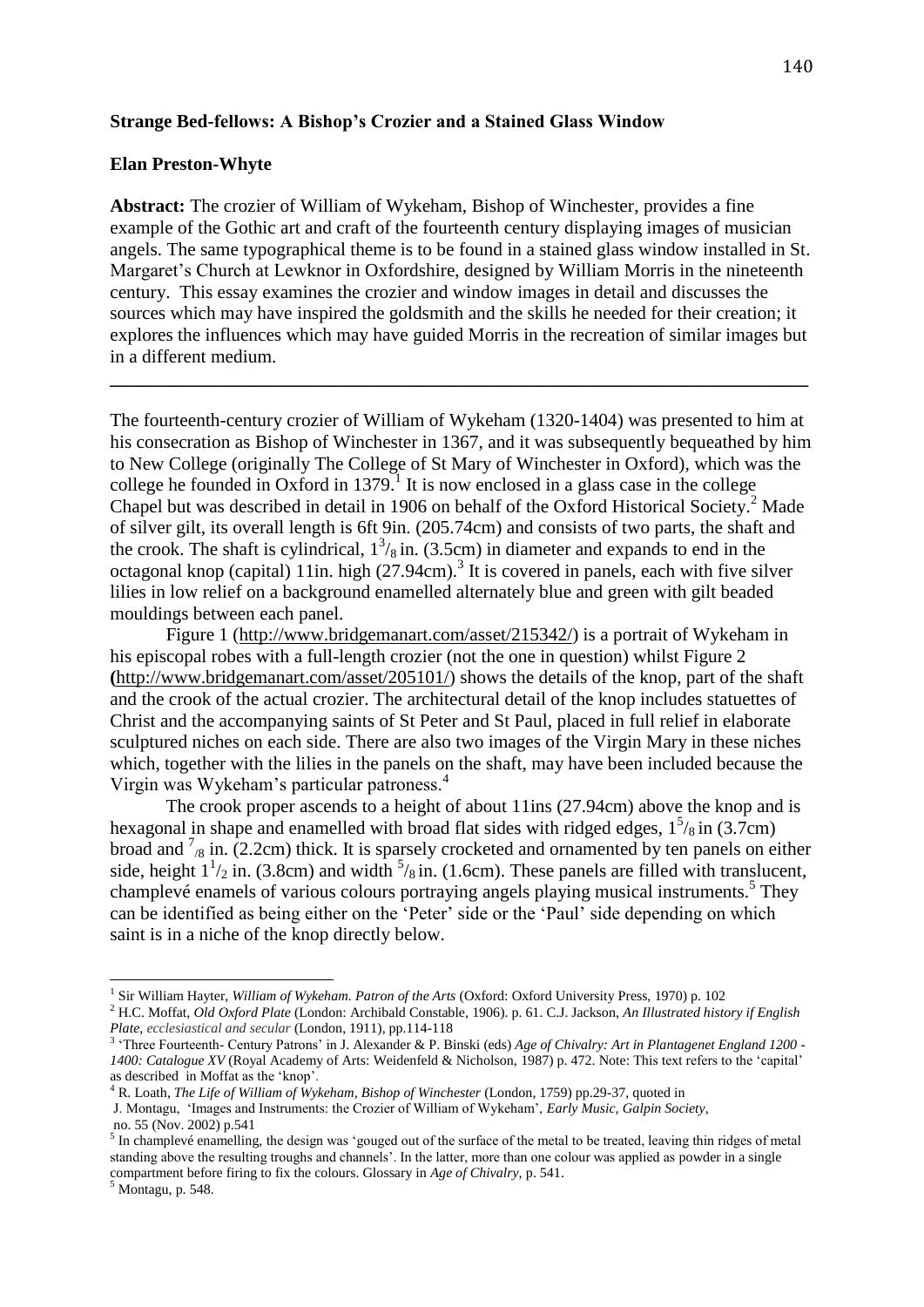Figure 4 [\(http://www.bridgemanart.com/asset/205111\)](http://www.bridgemanart.com/asset/205111), shows an angel, in a loose brown robe with turquoise wings and a halo, seated on clouds against a blue background and playing a woodwind instrument identifiable by its straight cylindrical body. Although the image is small and not very distinct, it has been suggested this may be the first known representation of a recorder.<sup>6</sup> In Figure 5.[\(http://www.bridgemanart.com/asset/205110\)](http://www.bridgemanart.com/asset/205110), a haloed angel is playing a portative organ and wearing a brown and yellow robe over a pink undergarment; its wings are pink and green, and it is seated on clouds again with a bluish background. The row of five pipes of the portative organ can just be made out but no keyboard or bellows are visible.<sup>7</sup> The third angel's image, Figure 6 [\(http://www.bridgemanart.com/asset/205107\)](http://www.bridgemanart.com/asset/205107), is partially obscured but its robes and wings are clearly outlined and even the expression on its face is visible. It holds horizontally a pair of cymbals which have high conical domes.<sup>8</sup>

These three musician angels have been selected for detailed description because they 'play' similar instruments to those held by the angels in the stained- glass window designed by William Morris (1834-96) and installed in 1876 at St. Margaret's Church, Lewknor, situated in South East Oxfordshire. The information on the memorial tablet beneath it suggests it was commissioned by the Reverend Slade, who was vicar at the time, in memory of his dead child.<sup>9</sup>. The church was originally dedicated to the Virgin Mary but the adoption of St. Margaret as a patronal saint probably derives from the holding of the village wake upon St. Margaret's day.<sup>10</sup> The chancel rebuilt in the fourteenth century is an example of Gothic architecture, with a five-light east window and three-light windows on either side. A few fragments of medieval stained glass have been worked into the tops of the chancel windows.<sup>11</sup> Figure 6 illustrates the window to be examined: it is 170 cm wide and approximately 396 cm high, displaying three winged angels who are barefooted, without halos but wearing goldcoloured circlets in their hair. The figures are set against a background of clear quarry tiles, patterned with daisies and tulips in silver-stain, and the angels' feet tread on flowered grass.

 $\overline{a}$ 

 $<sup>6</sup>$  Montagu, p. 548.</sup>

<sup>7</sup> Montagu, p. 545.

<sup>8</sup> Montagu, p. 545.

<sup>&</sup>lt;sup>9</sup> A. C Sewter, *The Stained Glass of William Morris & His Circle: A Catalogue* 2 vols (New Haven & London: Yale University Press, 1974). ii p.9. 'The brass plate reads 'In memory of Mabel Caroline daughter of the Rev. George Fitzclarence Slade who died November 3rd, 1863, aged 16 months'.<sup>9</sup>

<sup>&</sup>lt;sup>10</sup> Noted by Rawlinson, 1718, Par. Coll. ii.199. From: 'Parishes: Lewknor', A History of the County of Oxford: Volume 8: Lewknor and Pyrton hundreds (1964), pp. 98-115. URL: http://www.british-history.ac.uk/report.aspx?compid=63819 Date accessed: 12 January 2013.

<sup>11</sup> R. Sherwood, & N. Pevsner, *Oxfor*dshire (New Haven & London: Yale University Press, 1974) p.683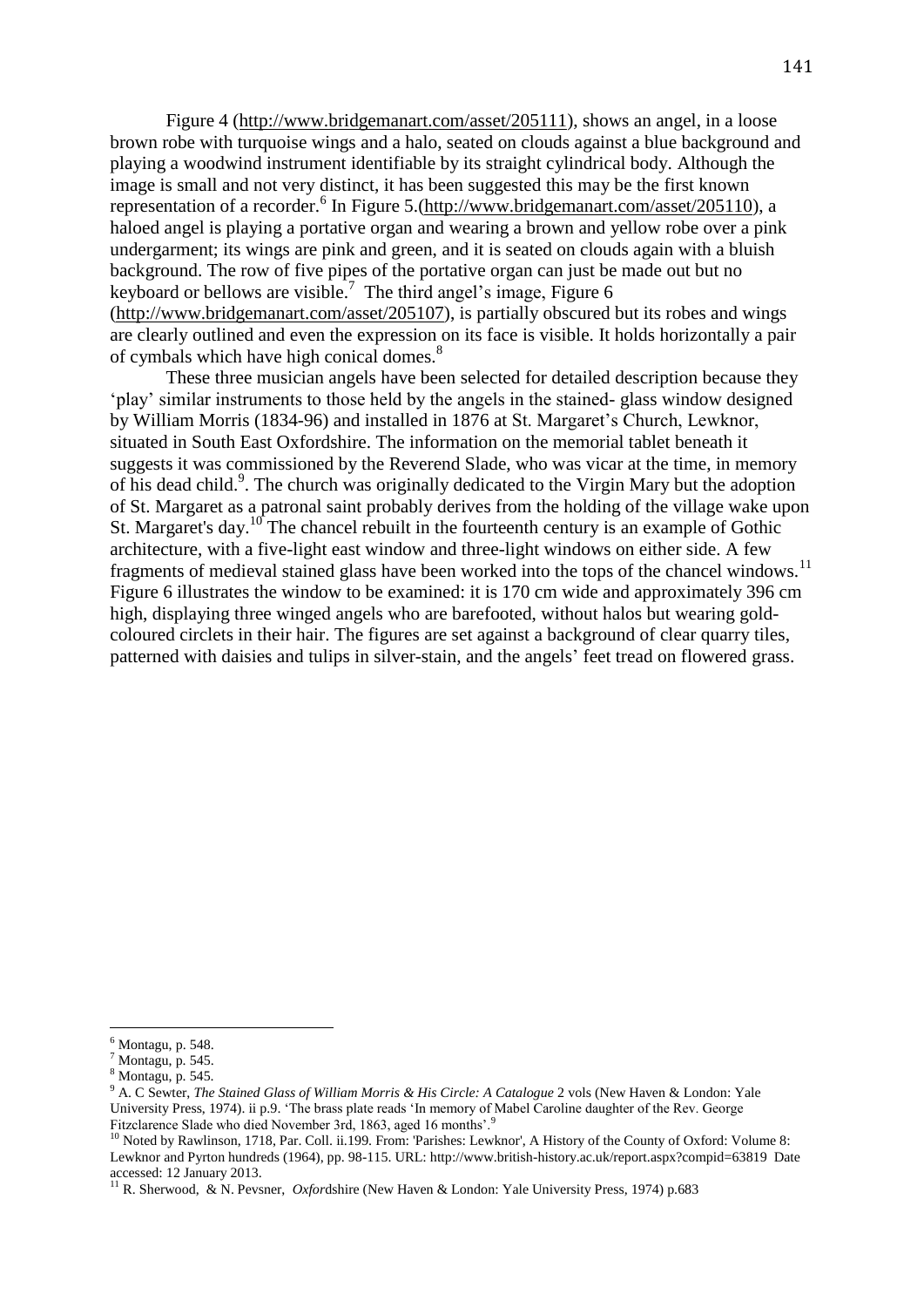

Figure 6: The North Window in the chancel, St. Margaret's Church, Lewknor.<sup>12</sup>

The left angel wears a simple, girdled, long-sleeved robe in blue with gold wings; she plays a wind instrument which may be a recorder. The dark-haired angel in the centre is playing a portative organ (no bellows is shown); she wears a blue girdled, long-sleeved robe and a loose shoulder-cape, with turquoise and blue wings. The remaining angel, with the vertically-held cymbals, has golden hair, a blue robe and gold wings.

So why were minstrel angels depicted in both crozier and window? In the fourteenth century the origin of angels could be traced back to early Christian art where they appeared as wingless men. They had originated from images of the Graeco-Roman goddess of Victory. who 'carried away the illustrious dead on tireless wings<sup>313</sup> They subsequently became associated either as messengers or as God's servants singing praises to Him.<sup>14</sup> They are represented in medieval paintings as idealised young men dressed in the artists' interpretation of liturgical dress, with haloes and wings (but sometimes without either) to indicate their divine status.<sup>15</sup>

The one reference to a choir of angels 'singing', in the Bible in the New Testament is related to the annunciation to the shepherds of the birth of Christ.<sup>16</sup> The addition of a musical instrument to an angel in a painting or to a statue, therefore, was intended to depict the 'music' of this heavenly choir. Such images were included in paintings particularly of the Nativity and in other scenes representing the Assumption and Coronation of the Virgin Mary where they play a peripheral rather than a central role in these paintings. Musical instruments would also be included when depicting saints as their accompanying attributes so people were able to quickly identify saints in statuary and stained glass, for example, the portative organ

 $\overline{\phantom{a}}$ 

<sup>&</sup>lt;sup>12</sup> Photograph , 30 January, 2013, by Peter MacKinnon, Lewknor. Permission has been given for reproduction.

<sup>13</sup> E. Langmuir, *A Closer Look at Angels (London: National Gallery*, 2010) p. 29.

<sup>14</sup> G.E. Marindin, *A Smaller Classical Dictionary of Biography, Mythology, and Geography* (London: John Murray, 1898) p.383.

<sup>&</sup>lt;sup>15</sup> Langmuir, p 29

<sup>16</sup> St.Luke.ii.13-4.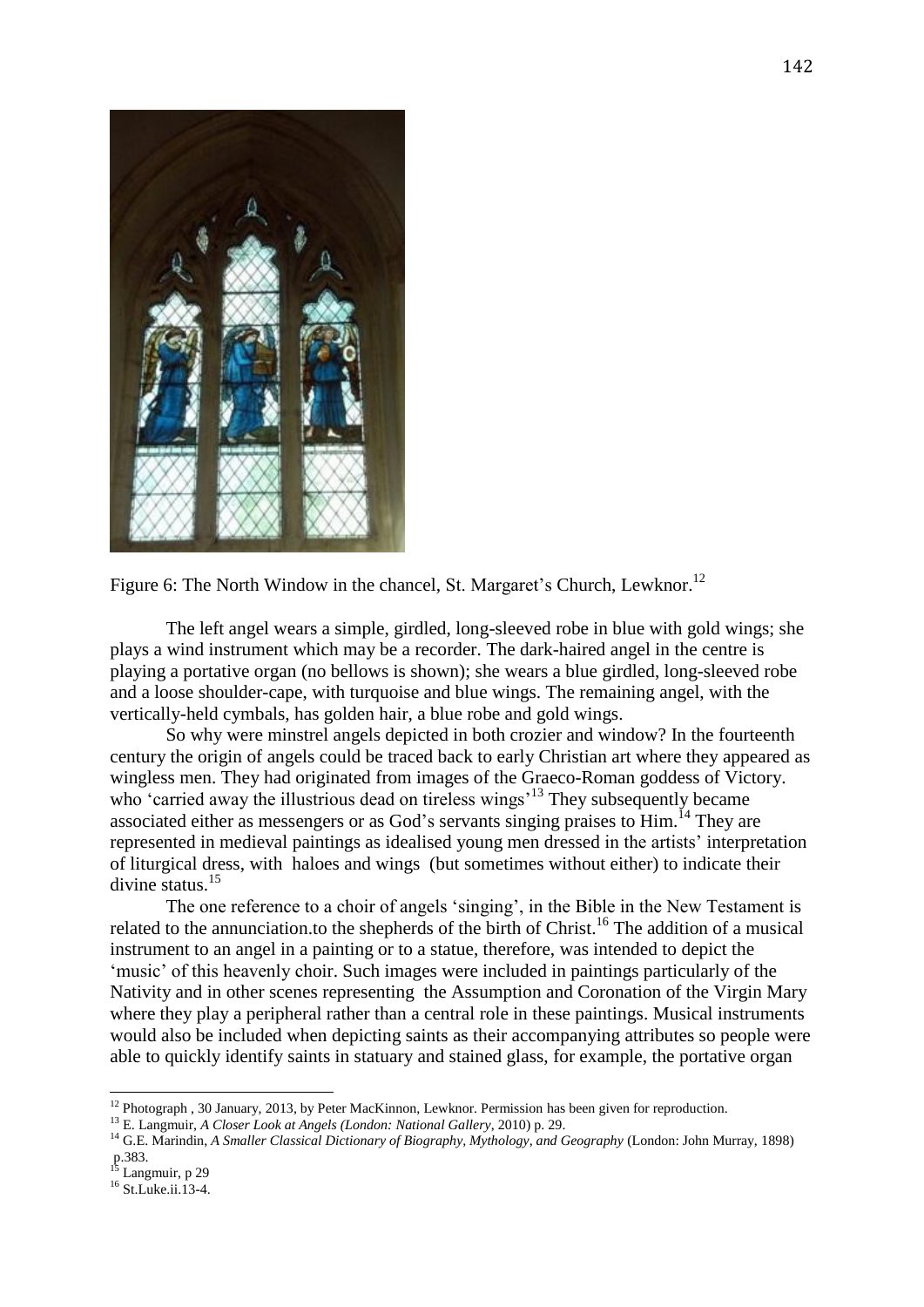was traditionally associated with St. Cecilia who was associated with music and song.<sup>17</sup> Stringed instruments, such as the cittern, were deemed particularly appropriate for heavenly music. $18$ 

The provenance of the crozier is not known, but it could be of French (Paris), Italian or possibly English origin; in 1317, Edward II gave the Pope a gold- enamelled ewer bought from a London goldsmith. Roger Frowyck.<sup>19</sup> However, if the goldsmith was based in England, he could have found the angel images he needed for his heavenly orchestra from a variety of sources, such as illuminated manuscripts or *Books of Hours*. The stained glass of the period often portrayed saintly women in the 'full-length S-swayed posture' with looselydraped robes, detailed facial features and wavy hair.<sup>20</sup> The crozier images however, are tiny and their fine detail is not easily made out. The exception is the angel with the cymbals where every detail of its face and hair has been carefully delineated. Their appearance is not gendered and their robes are a delicate mix of browns, pinks and yellows as they sit on clouds in a heavenly- blue sky.

It is not known if Morris had seen the crozier whilst he was an undergraduate in Oxford but he and Edward Burne Jones had visited the cloisters at New College, which they rated with Merton College chapel as 'their chief local shrine'.<sup>21</sup> They studied the medieval glass in the Chapel at Merton, which Morris said represented for him the true period for stained glass, describing the windows installed in the late fourteenth century as 'the highest point reached in art<sup>2</sup>.<sup>22</sup> The Lewknor angels when compared with those of the crozier are many times their size which enables detail to be shown which is not possible with the crozier images. However, there are similarities to be noted in that their robes are loosely-draped, their hair is loose and flowing and the clear quarry-tiles allows light to travel through the glass to reveal the blue (heavenly) sky beyond. His angel faces are more recognisably female (he has used his wife, Jane, as the model for the central angel) but their dress, nevertheless, echoes the simple robes of the crozier's angels as shown in the illustration below.



Figure 7: The angel and portative organ in the Lewknor window.<sup>23</sup>

 $\overline{a}$ 

<sup>17</sup> F & G. M. G. Lanzi, tr. M. J. O'Connell, *Saints and their Symbols. Recognizing Saints in Art and in Popular Image* (Collegeville, Minn: Liturgical Press, 2003) p.78.

<sup>&#</sup>x27;An Angel with cittern'. Image 562 in *Age of Chivalry: Catalogue*, p.446

<sup>&</sup>lt;sup>19</sup> M. Campbell,' Metalwork in England c, 1200-1400' in *Age of Chivalry*, p.164-5

<sup>20</sup> 'The Virgin Annunciate'. Image740 in *Age of Chivalry: Catalogue,* p.534.

<sup>21</sup> F. MacCarthy, William Morris.*A Life for Our Time* (London: Faber & Faber, 1994) p.72.

 $22$  MacCarthy, p. 177.

<sup>&</sup>lt;sup>23</sup> Photograph, 30 January, 2013 by Peter MacKinnon, Lewknor. Permission has been given for reproduction.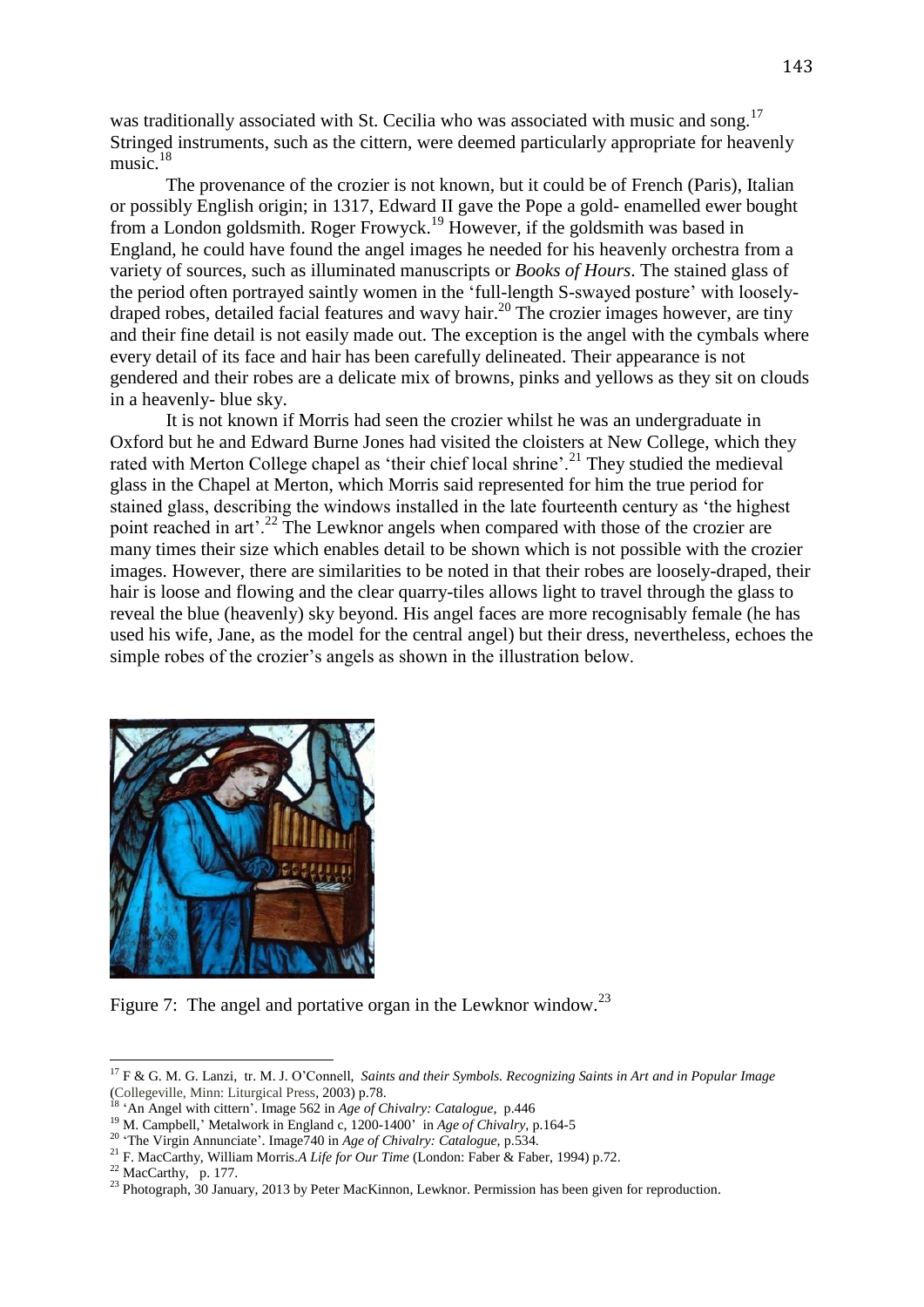Morris has used varying shades of blue for the angels' dress. It is interesting that none of the robes of the crozier angels are blue but this is probably because their background is blue and a contrast was therefore needed. Blue as a colour was not invariably associated with the Virgin in medieval times, for example, in *The Wilton Diptych* (c.1395 –1399) both the Virgin and angels are all portrayed in brilliant blue as they tread on a flowery ground symbolizing the gardens of Paradise as do the Lewknor angels.<sup>24</sup>

What is known about the angels in the Lewknor window is that they are not unique. Morris had designed them all well before 1876 as part of a set of twelve women with musical instruments which he drew intending that, with or without their wings, they could be employed in a number of commissions in either religious or secular settings, in stained- glass, tiles or tapestries.<sup>25</sup> Figure 8 below is the design for a minstrel tile by Morris for an organ screen at Beddington, Surrey, and this is clearly the same image as the angel with the portative organ in the stained glass. The information accompanying the cartoons held in the Huntington Library, in California, confirms that the Lewknor angels were all designed for different churches when Morris was a founding partner in the firm of Morris, Marshall, Faulkner & Co. (1861-75), that is, before it became Morris and Company in 1875.<sup>26</sup>



 $\overline{\phantom{a}}$ 

Figure 8: Design for a minstrel's tile.<sup>27</sup> Blue water-colour and pencil on paper, squared for transfer. Not dated. Source: Bryson bequest to the Ashmolean Museum. Print room, Acquisition no. 1834.96

2000.5.1524C, 2000.5.1523C, 2000.5.1525D. *Sanford & Helen Berger collections*, Huntington Library, Location, Scott Print room

<sup>24</sup> *<http://www.nationalgallery.org.uk/paintings/english-or-french-the-wilton-diptych>*

<sup>25</sup> I. Zaczek, *The Essential William Morris* (Bath: Dempsey Parr, 1999) p.135.

 $^{26}$  The angel with organ was the first to be designed in 1867 for Foreneaux Pelham Church, the angel with cymbals for Llandaff Cathedral in 1869 and the minstrel angel with short pipes for Overstowey Church in 1873 Ref: Cartoons:

 $27$  Author's photograph taken with the curator's permission on 11 December, 2013.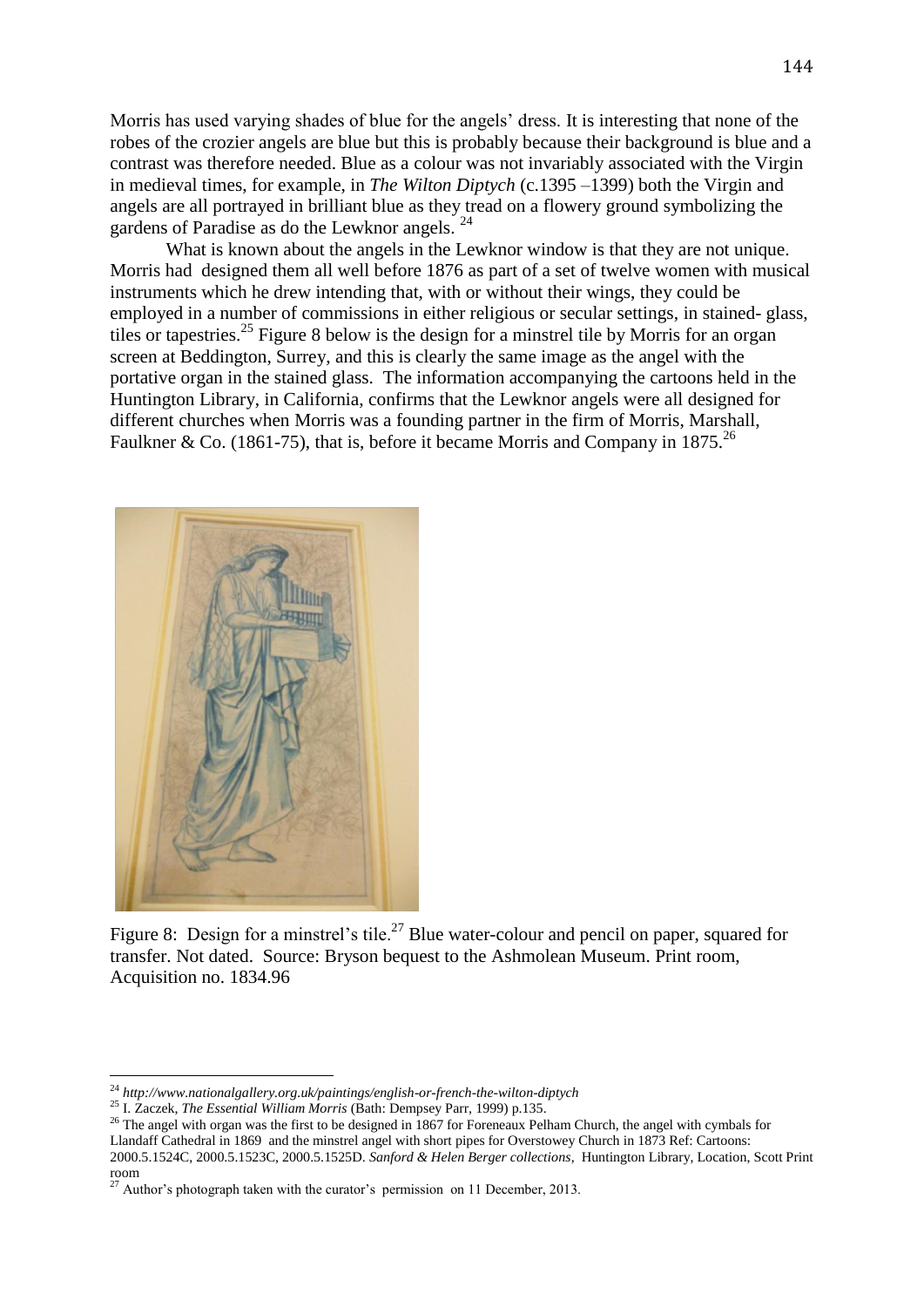On his travels abroad, Morris had seen paintings by the Flemish artist, Jan van Eyck (c.1390- 1441)<sup>28</sup> who had portrayed angels playing a variety of musical instruments in *The Ghent Altarpiece* (c.1430-32).<sup>29</sup> Morris was also very strongly influenced by the paintings of Dante Gabriel Rossetti (1828-82 and the others of the Pre-Raphaelite Brotherhood, whose 'abiding concern with the past grew out of the medievalism of the Romantic movement', which seemed to them more individualistic than the classical orientation of the Enlightenment of the eighteenth century.<sup>30</sup>

The representation of the crozier's musical instruments is thought to be more artistic than realistic despite the contemporary instruments being available which a goldsmith could have used as models. Morris, on the other hand, would have had to rely on illustrations of the portative organ as this had become obsolete by the sixteenth century and his cymbals are a more modern version than those of the crozier. However, both the medieval craftsman and Morris would probably have been less concerned about the realism of their portrayal than the symbolism they conveyed. For the goldsmith, the crozier embodied the sanctity of one of God's representatives on earth, but Morris was more concerned that his windows should enhance the appearance of a church and he sincerely believed they should be in keeping with their architectural setting. Nevertheless, he was well aware that the ecclesiastical objects his firm made were a major and successful part of his commercial enterprise.<sup>31</sup>

The goldsmith, who created the crozier, may have been responsible for all the different elements in its construction, such as the original design, the sculpting and casting of the many figures, the soldering and the enameling, with or without the help of assistants.<sup>32</sup> However, in Morris's Firm, no one craftsman in the production of stained glass would be concerned with overseeing the whole process of manufacture (in its original meaning of 'made by hand'), from design to completion of the finished article. The designer would often be Edward Burne Jones who, having handed over his design for the window would play no further part in the process. Nevertheless, Morris was meticulous in adhering to the techniques of medieval craftsmanship , using only pot-metal glass, deciding on the lead framing of the glass elements and rejecting the 'hotly polychromic colouring of High Victorian stained glass' by using a more muted palette.<sup>33</sup> He sums up the process as follows:

The only method capable of producing stained glass which shall be beautiful and interesting and which at the same time can plead for some reason for its existence, is that which has been called mosaic glass... $\frac{3}{4}$ 

The Lewknor window was commissioned about the time that Morris began to have doubts about putting new windows into ancient Gothic churches and he subsequently refused to supply his windows in these circumstances, severely criticising architects who did, and in 1877 he helped to found the Society for the Protection of Ancient Buildings.<sup>35</sup>

In conclusion, the crozier and tracery window are linked by the symbolism of the images they embody. The minstrel angels portrayed share a common religious heritage which stretches back to the mythology of Greco-Roman times. The crozier created at the zenith of

l

<sup>30</sup> T. J. Barringer, *The Pre-Raphaelites: Reading the Image* (London: Weidenfeld & Nicholson, 1998) p.21

 $28$  MacCarthy, p. 116.

<sup>29</sup> J. Graham, *Inventing Van Eyck* (Oxford & New York: Berg, 2007) p.103.

<sup>&</sup>lt;sup>31</sup> MacCarthy, p. 45.

<sup>32</sup> N. Ramsey, 'Production and Consumption. Crafts' in R. Marks & P. Williamson (eds) *Gothic. Art for England, 1400- 1547,* (London: V& A Publications, 2003) p. 88.

<sup>33</sup> Martin Harrison, *Victorian Stained Glass* (London: Barry & Jenkins, 1980) p.58.

<sup>34</sup> W. Morris, Glass, Painted or Stained' in D. Patrick (ed) *Chambers Encyclopaedia: A Dictionary of Universal Knowledge, New Edition* (10 vols.,London & Edinburgh,1888-92) v. p.246a

 $35$  MacCarthy, p.375.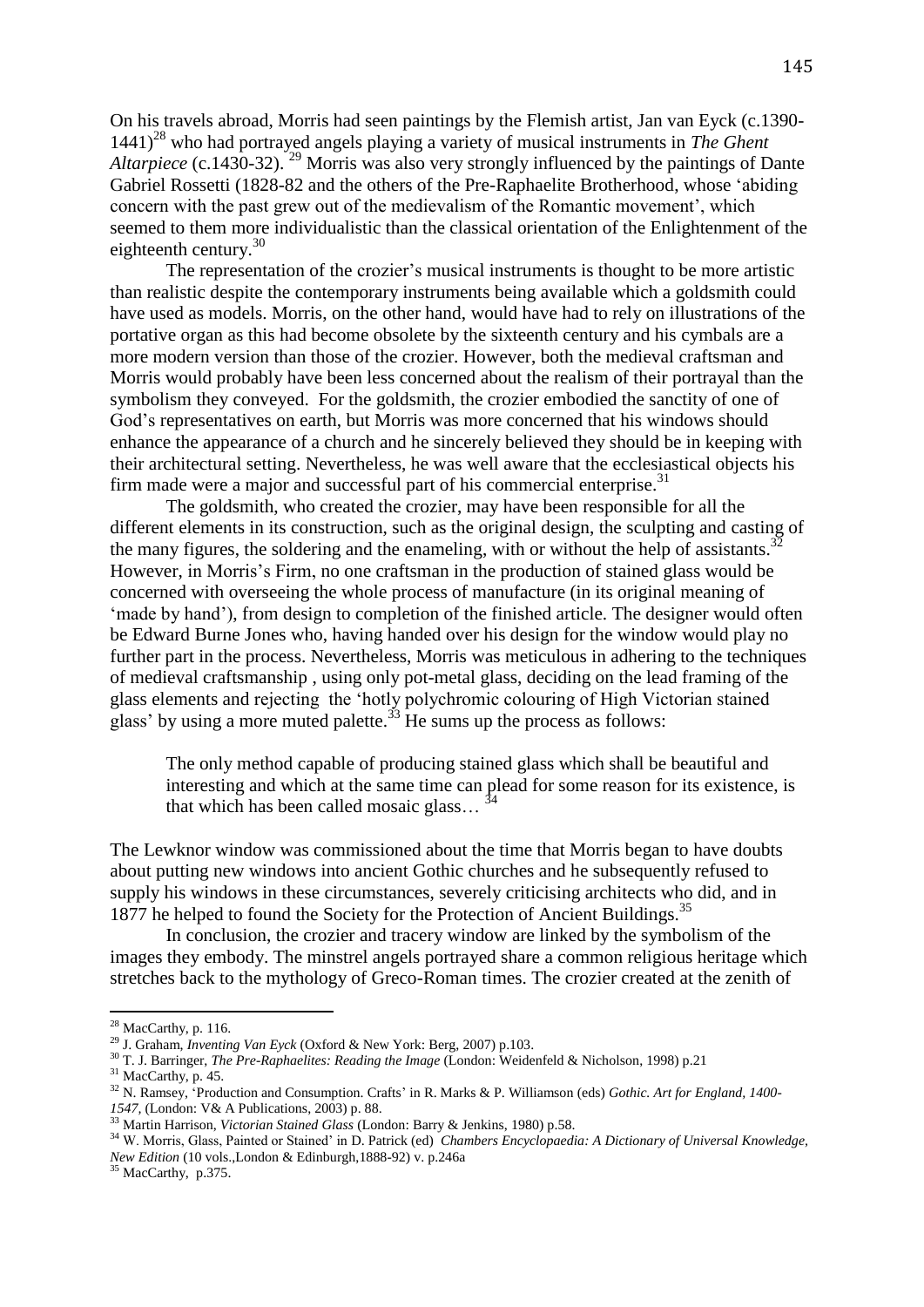the Catholic Church in the fourteenth century as the pastoral staff of William of Wykeham signifies his symbolic role as the shepherd of his flock. It is a beautifully crafted, unique and costly object which became his personal property. William Morris's stained glass window in Lewknor's fourteenth-century chancel was part of a commercial enterprise based on the religious and secular opportunities which the Victorian era afforded. His design for the window, probably commissioned as a memorial for a dead child, is a composite of the designs for previous windows. It became the property of St. Margaret's Church and it is an example of Morris's sincere attempt to represent medieval art using similar religious images but reinterpreting their presentation by using contemporary aesthetic and artistic ideas so that they are neither simple copies nor pastiches of the past.

# **Bibliography**

# **Manuscript and Archive Material**

- *Oxford Diocesan Collection,* Bodleian Library, MS Top Oxon C.103.
- Lewknor: Vestry Minutes, *Oxford Diocesan Collection,* Oxford History Centre DIOC/1/C/5/1888

Lewknor: Faculties, *Oxford Diocesan Collection,* Oxford History Centre, PAR 161/2/A1/1

Morris, W, 'Glass, Painted or Stained' in D. Patrick (ed) *Chambers Encyclopaedia: A Dictionary of Universal Knowledge, New Edition,* 10vols, (London & Edinburgh: William Robert Chambers, 1888-92)

### **Secondary Sources**

- Alexander, J & Binski, P, eds in *Age of Chivalry: Art in Plantagenet England 1200 -1400,*  Royal Academy of Arts: Weidenfeld & Nicholson, 1987.
- Anderson, G.N & Wright, J. *Heaven on Earth: The Religion of Beauty in Late Victorian Art A Catalogue of an Exhibition* at the Djanogly Art Gallery, University of Nottingham Arts Centre , London: The Djanogly Art Gallery, University of Nottingham Arts Centre in association with Lund Humphries, 1994.
- Arscott, C, *William Morris & Edward Burne Jones, Interlacings,* New Haven: Yale University Press, 2008.
- Barringer, T.J, *The Pre-Raphaelites: Reading the Image* , London: Weidenfeld and Nicholson, 1998.
- Chandler*,* M., *An Introduction to the Oxford Movement,* London: SPCK, 2002.
- Clark, K, *The Gothic Revival,* London: John Murray, 1995.
- Clifford, H. A, *Treasured Inheritance: 600 Years of Oxford College Silver*, Oxford: Ashmolean Museum, 2004.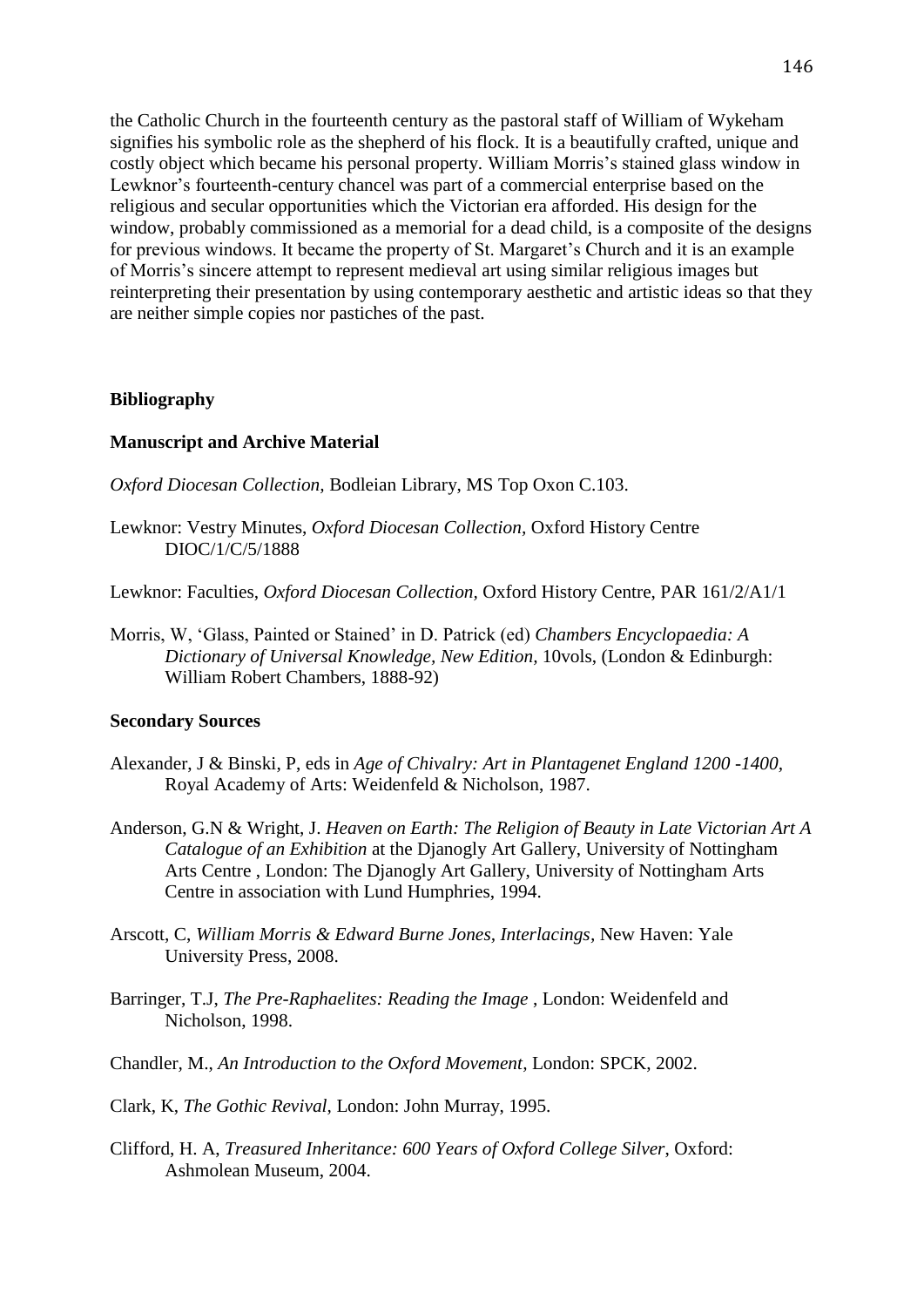- Fulton, R*, From judgment to passion: devotion to Christ and the Virgin Mary, 800-1200* , New York: Columbia University Press, 2002.
- Graham, J, *Inventing Van Eyck* , Oxford & New York: Berg, 2007.
- Hayter, Sir William, *William of Wykeham. Patron of the Arts* (Oxford: Oxford University Press, 1970)
- Harrison, M, *Victorian Stained Glass,* London: Barrie & Jenkins, 1980.
- ----- 'Church Decoration & Stained Glass', in Linda Parry (ed) *William Morris,* London: Philip Wilson, 1996. pp. 106-36
- Humphreys, H.N, *Illuminated Illustrations of Froissart selected from the M/S. in the British Museum*, London, William Smith, 1844.
- Jackson, C.J, *An Illustrated History of English Plate,,* London, 1911.
- Langmuir, E, *A Closer Look at Angels,* London: National Gallery; New Haven, 1999.
- Lanzi, F & G. M.G, Saints *and their Symbols. Recognizing Saints in Art and in Popular Image* tr. M.J. O'Connell, Minnesota: Liturgical Press, St John's Abbey, 2003.
- MacCarthy, F, *William Morris: A Life for our Times,* London: Faber & Faber, 1994.
- MacGregor, N, *A Victim of Anonymity: the Master of the Saint Bartholomew altarpiece* London: Thames & Hudson, 1993.
- Marindin, G.E, *A Smaller Classical Dictionary of Biography, Mythology, and Geography,* London: John Murray, 1898.
- Marks, R, *Stained Glass in England during the Middle Ages,* London: Routledge, 1993.
- Marks, R. & Williamson, P. (eds) in *Gothic. Art for England, 1400- 1547,* London: V& A Publications, 2003.
- Millekin, W.M, 'The Art of the Goldsmith', *The Journal of Aesthetics & Art Criticism,* vol.6.no.4 (Jun, 1948) pp. 311-22. [http://www.jstor.org/discover/10.2307/426958?uid=2129&uid=2&uid=70&uid=4&sid](http://www.jstor.org/discover/10.2307/426958?uid=2129&uid=2&uid=70&uid=4&sid=21101465933153) [=21101465933153](http://www.jstor.org/discover/10.2307/426958?uid=2129&uid=2&uid=70&uid=4&sid=21101465933153) [accessed 12 January 2013]
- Moffat, H.C, *Old Oxford Plate*, London: Archibald Constable, 1906.
- Montagu, J, 'Images and Instruments: the Crozier of William of Wykeham*,*' *Early Music, Galpin Society,* no. 55 (Nov.2002) 540-65
- Morris W, 'The Churches of Northern France'**,** *[Oxford and Cambridge magazine](http://ezproxy.ouls.ox.ac.uk:5737/pubidlinkhandler/sng/pubtitle/Oxford+and+Cambridge+magazine/$N/3136/DocView/4276765/citation/139EA62A91424921F40/4?accountid=13042),* 1. (Feb. 1856) <http://ezproxy.ouls.ox.ac.uk:5737/results/13A163E01706A37F1B/1> [accessed 21 Oct 2012]